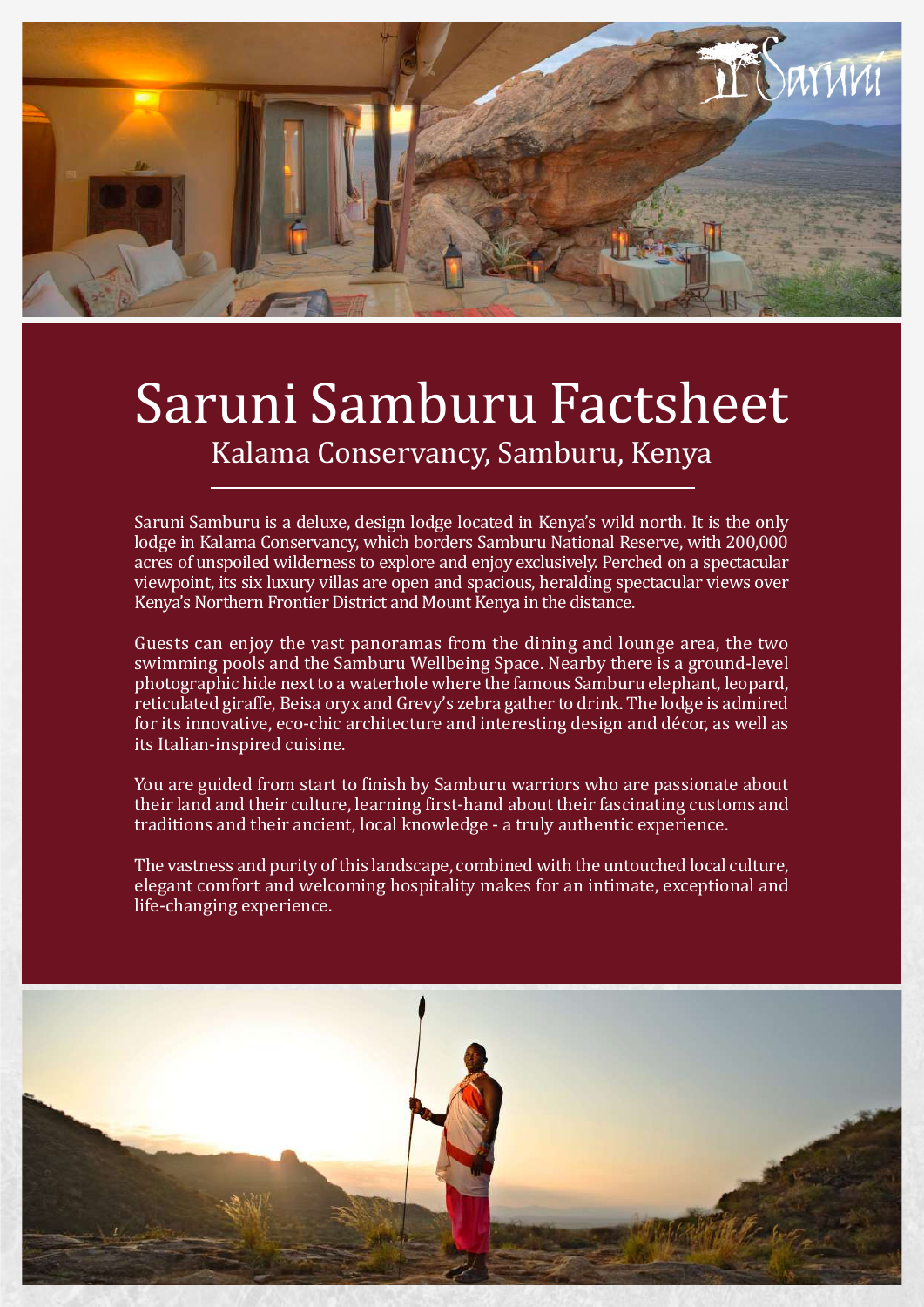

### Accommodation | Experiences | 6 Reasons | Important Information



### **ACCOMMODATION EXPERIENCES**

#### **2 x Single Villas**

1 x double and 1 x twin (that can become double), both with en-suite bathrooms and dressing rooms, spacious living, dining area and outdoor verandah.

### **2 x Family Villas**

Each containing 2 x en-suite bedrooms with individual dressing rooms and one common large lounge and dining area, as well as several verandahs. This type of villa has one common entrance and cannot be split out for seperate use.

### **2 x Family Villas**

These 2 x villas have two separate entrances and can be booked both as a complete unit or individually, guaranteeing each party maximum privacy. Each villa consists of 2 x en-suite bedrooms with individual dressing rooms, a large shared lounge and dining area, as well as several verandahs. The area that connects them can be open or closed, offering two solutions.

*All rooms can fit one extra bed to accommodate children under the age of 16yrs only.*



- Day and night guided game drives
- Photographic Hide by waterhole
- Guided bush walks
- Bush meals and sundowners
- Birdwatching
- Stargazing
- 2 x large swimming pools
- Samburu Wellbeing Space massages & spa treatments (payable extra)
- Warriors Academy (special programme in bush skills and animal tracking)
- Saruni gift shop with special local artifacts
- Scorpion / night torch safari
- Visit to local Samburu caves featuring ancient rock art
- $\blacksquare$  Seedballs throwing
- Yoga and exercise
- Mount Ololokwe hiking excursions (payable extra)
- Cultural visit to local village & community (payable extra)
- Helicopter excursions (upon request & payable extra)
- Weddings & Blessings (payable extra)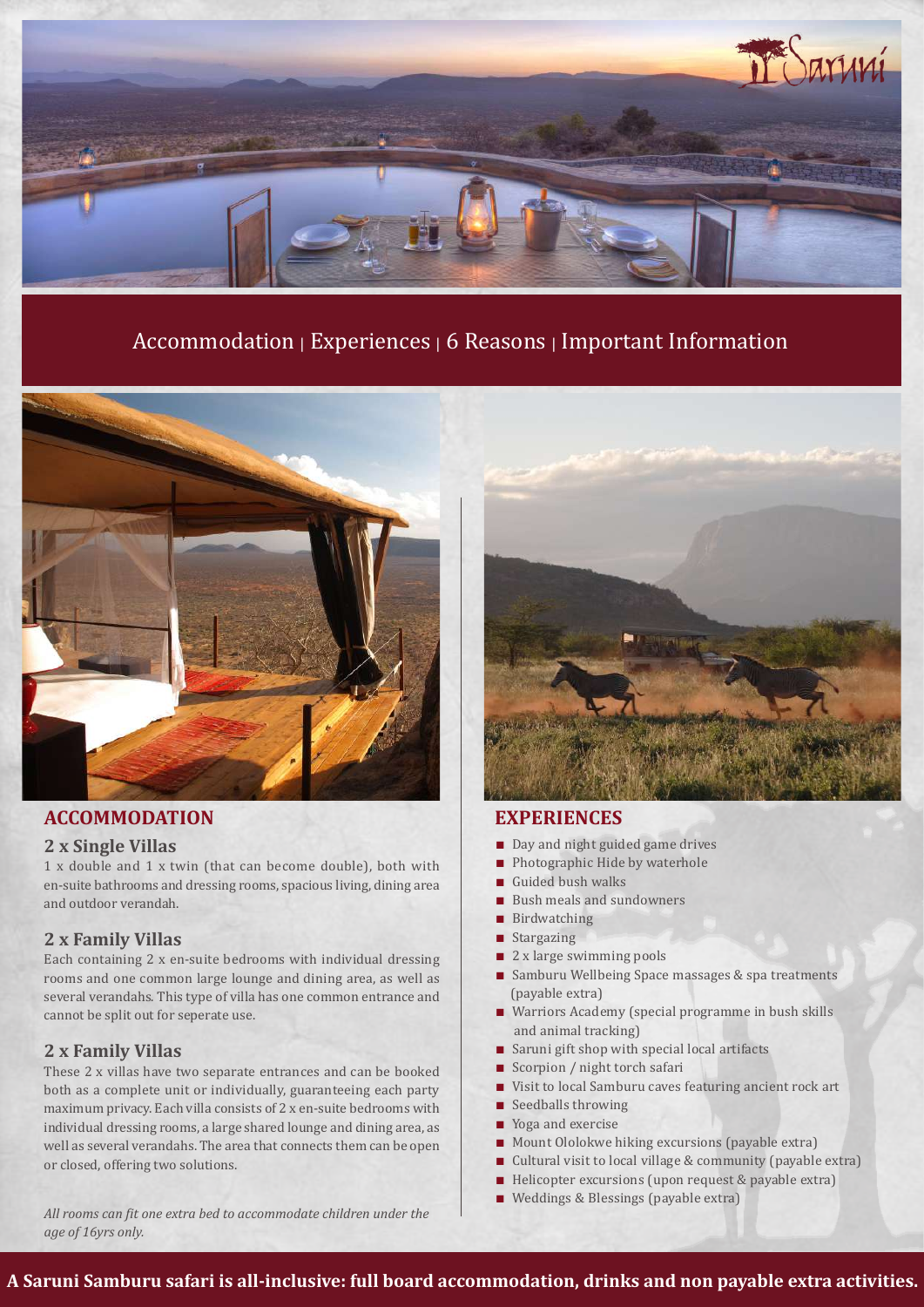





# 6 Reasons to visit Saruni Samburu

### ① WOW! Location

Saruni Samburu is located in tribal lands to the north of Samburu National Reserve. The lodge overlooks a vast private wildlife sanctuary called Kalama Conservancy, and has exclusive access to the surrounding 200,000 acres of pristine, protected wilderness.

### ② Incredible Wildlife

The area around Saruni Samburu is teeming with wildlife – from the giant herds of Samburu elephant coming to drink at the waterholes, leopard making their lairs on rocky outcrops nearby, to endangered packs of African wild dog seen traversing the plains below the lodge. The area is also home to rare endemic species, the 'Samburu Five': Grevy's zebra, reticulated giraffe, Beisa oryx, Somali ostrich and gerenuk.

### ③ Fascinating Culture

The Samburu are the indigenous nomadic tribe and custodians of the area where the lodge is found. Guests have the unique opportunity to witness, interact with and learn from one of the oldest remaining tribes in Africa. Our guides are Samburu warriors who are professionally qualified, but more importantly, who share their authentic local knowledge, ancient traditions and customs with guests.

### ④ Innovative Eco-Design

Saruni Samburu is the first and most exclusive design lodge of its kind in Kenya. It uses eco-design in an architecturally fascinating and innovative way, where it is built into and around a giant volcanic rock face, high up with unbelievable views. It is open and spacious, blending into and becoming a part of the natural surrounding environment. It is bold, dramatic, beautiful and truly unique.

### ⑤ Unique Activities

At Saruni Samburu, guests can enjoy exciting, relaxing and unusual activities. From day and night drives, picnic breakfasts by the Ewaso Nyiro River or bush dinners in a dry river bed with firelight and Samburu dancers, to guided bush walks and visits to the local village and local caves featuring ancient Samburu art. Fancy something more relaxing? Hang out in our elephantproof, ground-level photographer's hide in front of a waterhole frequented by elephant, hyena, leopard, plentiful birdlife, and much more. Maybe lounge away your time at the

swimming pools or having a massage at the Samburu Wellbeing Space, browsing around the Saruni shop and night stargazing…..days spent at Saruni Samburu are as peaceful or adventurous as you desire.

### ⑥ Community Focused

Saruni Samburu is the only lodge in Kalama Conservancy, and the sole source of income for the communities found in the area. Since its opening, Saruni Samburu has provided jobs, income, training and guidance for the local Samburu people in the area. Tourism directly supports conservation – by visiting Saruni Samburu, you are directly giving back to the community who protects this beautiful land, improving their quality of life, while at the same time encouraging the purpose for conservation.